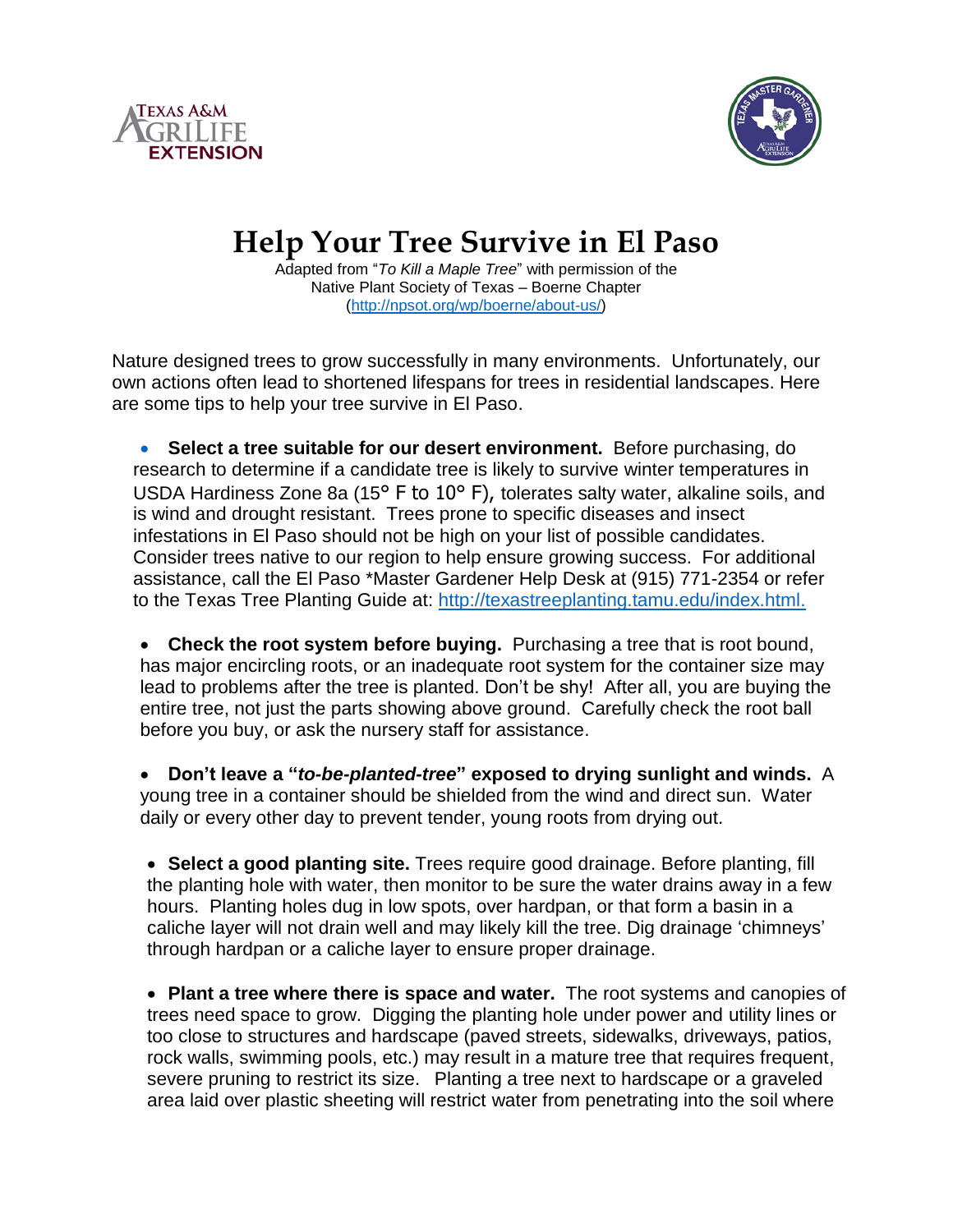the root system will eventually grow. Trees planted in a lawn will compete with surrounding turfgrass for moisture and nutrients.



**Plant Your Tree Properly** 

 **Don't pick a tree up by the trunk.** To avoid root damage, don't drag or lift the tree by the trunk. Gently guide the tree into the planting hole by the container or root ball.

 **Don't drop or damage the root ball.** Gently remove or cut away the container leaving potting soil firm around tree roots.

 **Dig large planting holes.** Placing a tree into a small or narrow hole impedes root penetration into surrounding compacted soils and the tree may become root bound and eventually die from the encircling roots. The soil should be loosened far beyond the drip line of the plant. Dig the planting hole two-to-three times the root ball diameter (wider is better) to give roots a place to easily spread and grow. Any glazed areas in heavy clay soil should be loosened or scored to allow roots and water to penetrate the sides of the hole.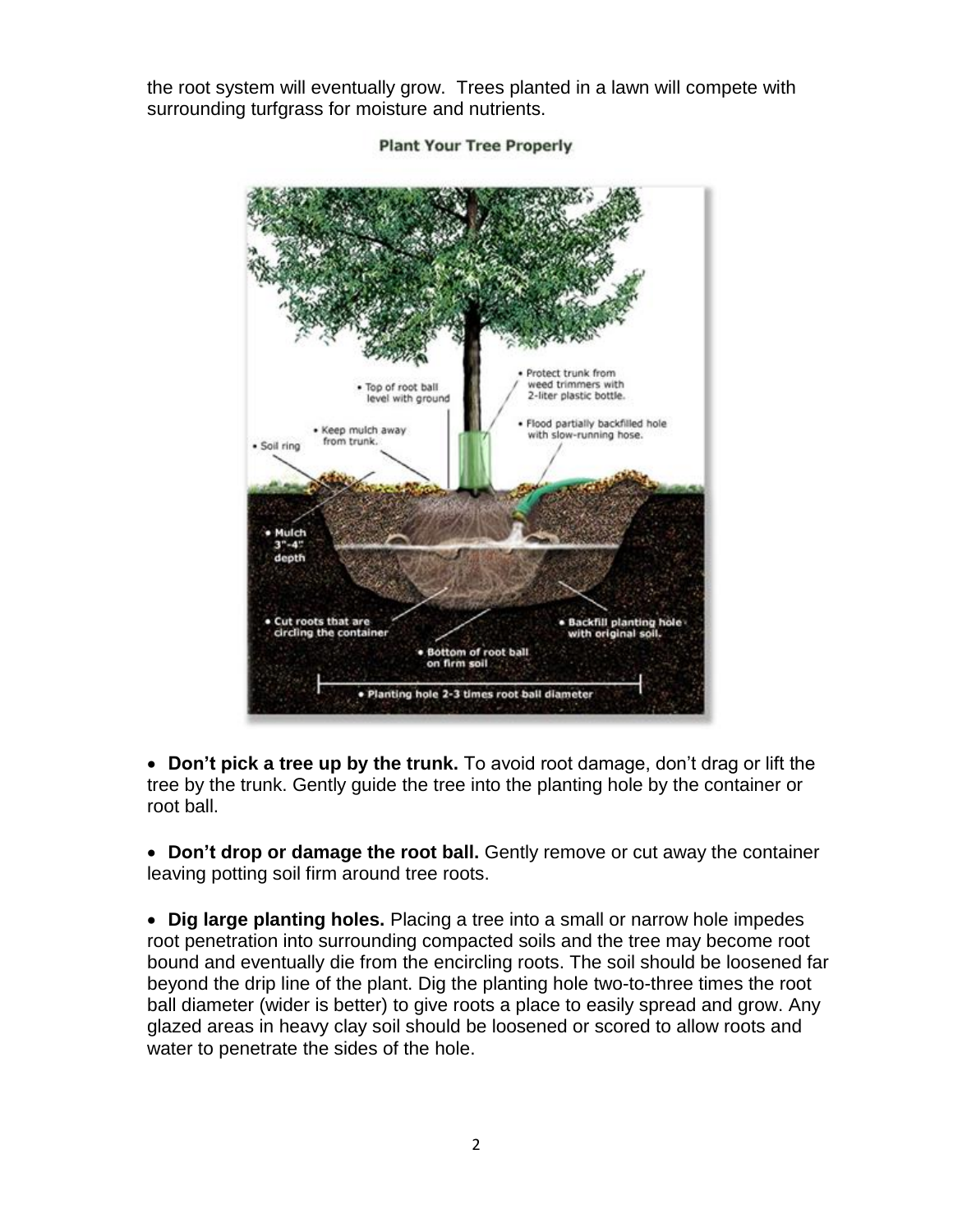**Don't plant trees too deeply**. Many premature tree deaths result from burying the area called the root collar or root flare at the base of the trunk where the topmost primary lateral roots emerge. Burying the root collar underground can restrict gas exchange by

roots and may cause rotting of the lower trunk. Growers sometimes may add extra soil over the top of root collar in containers. Before planting, carefully remove any soil over the root collar in the shipping container. Dig the planting hole so the root collar will be one to three-inches above the soil surrounding the hole, and the bottom of the root ball rests on firm soil to help prevent the



root ball and from sinking after watering or from soil compaction. When a tree is planted too deeply, the trunk bark is exposed to excess moisture that may promote rot and disease that may destroy the tree circulatory system (the xylem and phloem) just under the outer layer of bark, causing the tree to die from a lack of nutrients.

 **Remove all fabric or plastic covering from the root ball.** Some trees may be shipped with the root ball encased in fabric or plastic. Before planting, remove all material covering the root ball and any wire or other material used to secure the covering material.

 **Provide adequate water.** Planting and caring for trees in a desert environment needs a different irrigation schedule and owner monitoring than in the wetter parts of Texas. The following table from the University of Arizona Cooperative Extension provides guidelines for watering native, drought resistant trees based on the age after planting and daytime temperatures. **These recommendations should be adjusted for the type of tree, seasonal climatic conditions, and soil type.**

| Irrigating Schedule for Trees |               |               |                                   |
|-------------------------------|---------------|---------------|-----------------------------------|
| <b>Temperature</b>            | lst Year      | 2nd Year      | After 2 Years                     |
| Over $108^\circ$              | Every 2 days  | Every 10 days | Every 3 weeks                     |
| Over $100^{\circ}$            | Once a week   | Every 10 days | Gradually extend to every 4 weeks |
| $90^{\circ} - 100^{\circ}$    | Every 10 days | Every 2 weeks | Gradually extend to every 6 weeks |
| $75^{\circ}$ - $90^{\circ}$   | Every 2 weeks | Every 3 weeks | Water if no rainfall for 60 days  |
| *Below 75°                    | Every 30 days | Every 30 days | Water if no rainfall for 60 days  |

\* Applies year round (including winter months if temperatures are above freezing).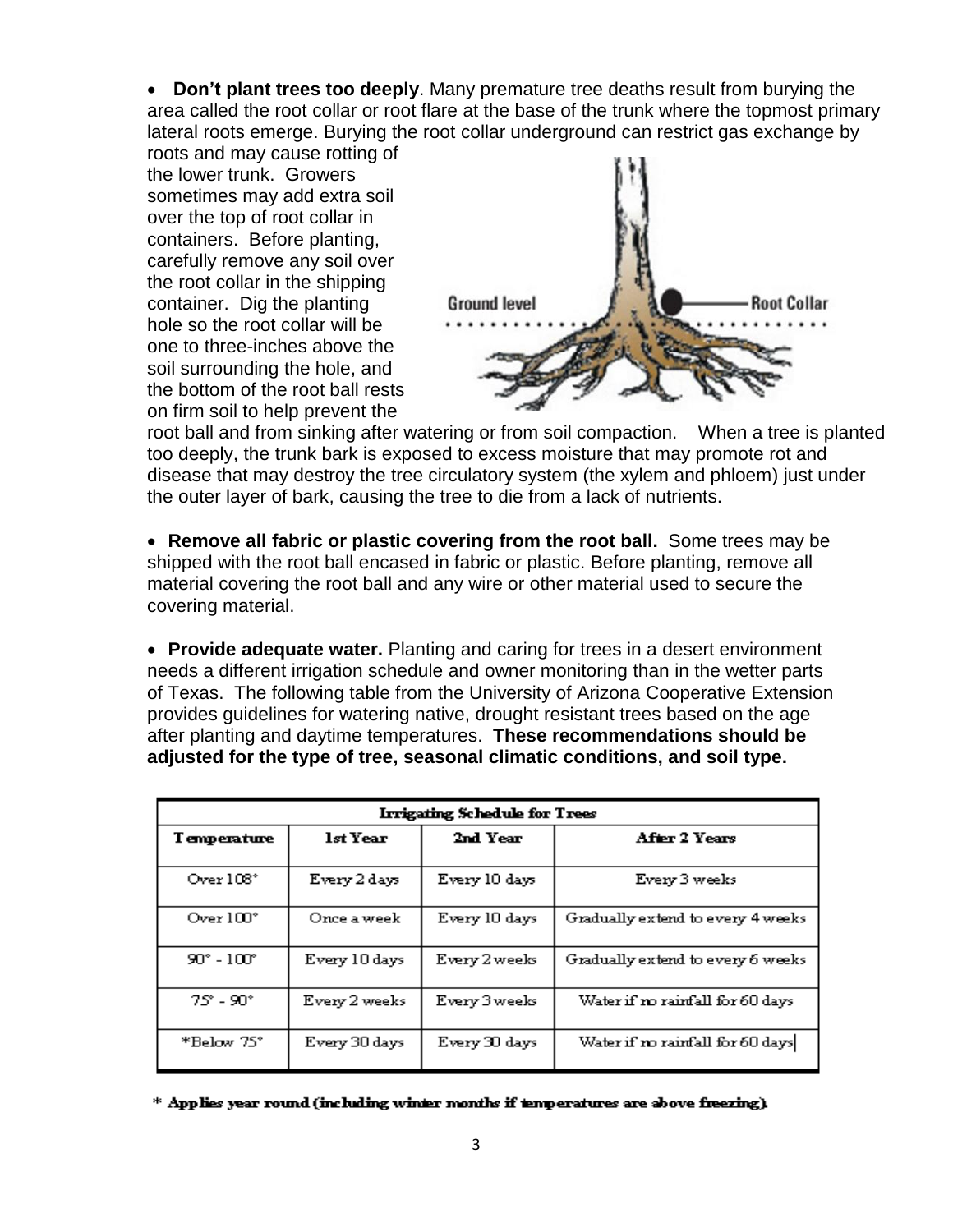Deeply watering the root ball of young trees and the surrounding soil is crucial the first two years until the tree has developed a large enough root system to survive on less frequent irrigation. In general, thoroughly soaking the entire root system to a depth of 12 to 18 inches each watering helps to establish and sustain a deep, drought resistant root system. Frequent, shallow watering – especially by lawn sprinklers - will encourage a shallow root system that has little drought tolerance and prevents roots from absorbing sufficient oxygen from the soil. The area around the tree receiving water should be increased each year as the root system grows past the canopy dripline and into the surrounding soil. Watering established trees next to the trunk should be avoided as mature roots close to trunks take up little moisture. Apply water to established trees about a foot from the trunk and out to beyond the canopy dripline. After two to three years, the tree should be established and able to survive without frequent irrigation.

 **Don't push mulch up against trunks of trees or create a "mulch volcano"** Organic mulch conserves soil moisture, moderates soil temperatures, suppresses weeds, and adds nutrients to soil as it decays. Apply two-to-four-inches of mulch out to the canopy dripline and up to, but not touching, the trunk. Gently pull mulch back at least three to six-inches away from the trunk so the trunk does not stay moist and cause rot.

 **Don't drown trees.** Keeping the soil around tree roots completely saturated or overly moist is just as bad as letting it become too dry. Try to achieve an evenly moist (not soggy) environment for trees to grow in and adjust irrigation amounts as needed. Overwatering young native trees may also encourage rapid canopy growth that can make the tree top heavy and prone to blowing over in strong winds.

 **Don't create an artificial environment by adding soil amendments or fertilizer to the planting hole**. To create a natural growing environment, backfill the planting hole with the same soil that was dug from the planting hole.

 **Don't tamp the fill soil.** This causes the soil to compact and could damage roots. Settle the fill soil around the root ball by applying water and add additional fill soil if necessary.

 **Don't stake young trees for too long or too tightly**. Remove grower- or nursery-installed stakes. Stake only if the root ball is unstable or a young, thin trunk is bending. Use wide nylon, canvas straps, or nylon stockings wrapped around the trunk. (Do not use wire to secure the trunk.) The tree should not be held so securely that no trunk movement is allowed. Staking should be removed within the first or second year as the trunk strengthens and the roots expand in the surrounding soil.

 **Protect young trees from deer.** A few neighborhoods in El Paso County do have problems with roaming deer. If you live in one of those areas, a wire cage around the tree (at least four feet in diameter, four feet tall, and staked to the ground) works well. Caging keeps deer from browsing the leaves and bucks from rubbing their antlers on the tender bark.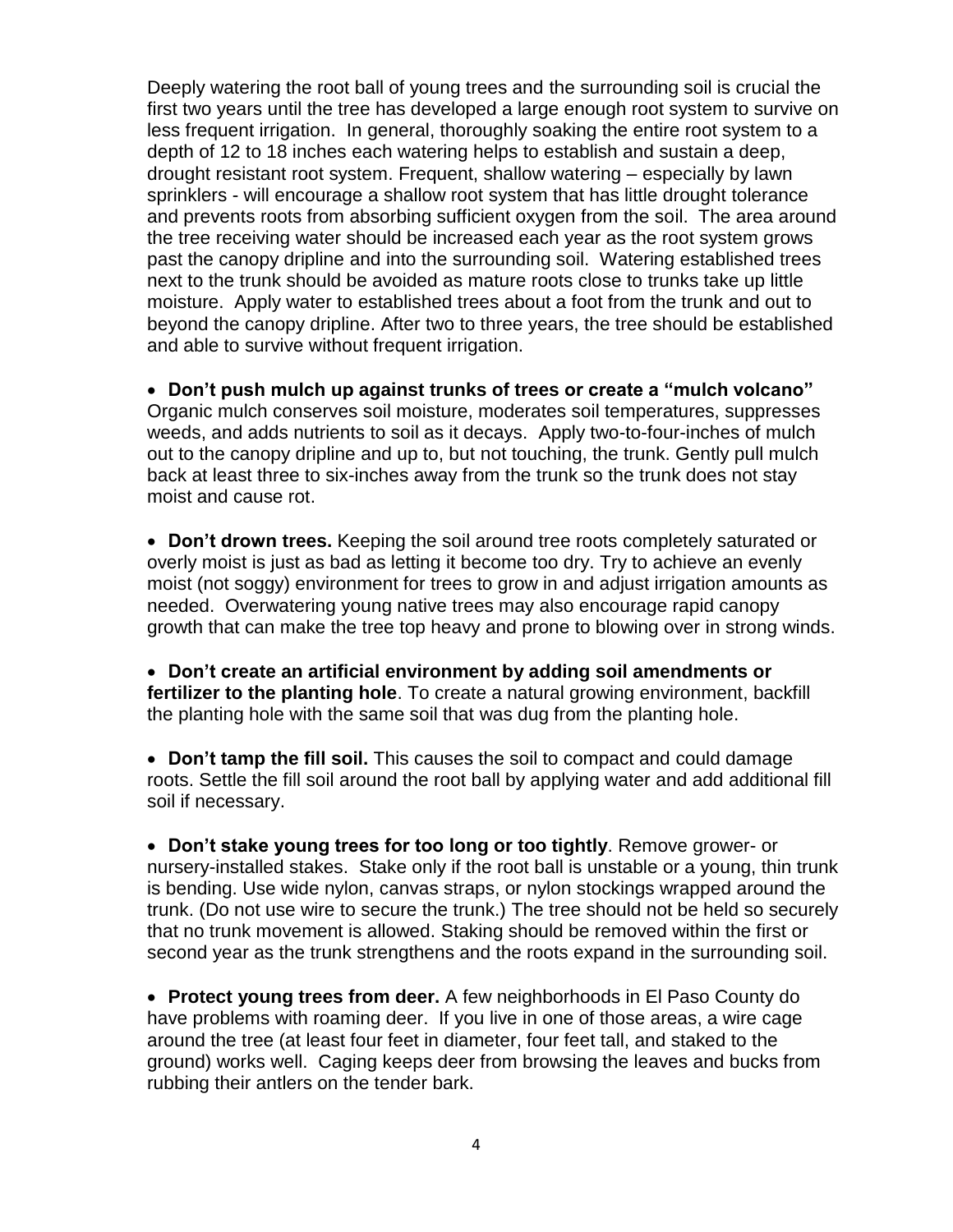**Don't apply "Weed and Feed" or other herbicides near or over tree roots**. As a tree matures, the root system will expand underground to reach some distance from the trunk. Some herbicides will injure or kill tree roots as well as weeds. These herbicides may remain in the soil around tree roots that grow beneath lawns without breaking down or being leached away. Repeated applications of weed and feed products during the growing season can increase the buildup of herbicide residuals in the soil. .

 **Don't injure trees with weed trimmers or lawnmowers**. Improper use of trimmers and mowers next to trees is another leading cause of tree deaths. Wounds on the tree's bark allow fungi, and insects to enter the tree and compete for the tree's carbohydrate reserves. When a tree's circulatory system is cut, it does not regenerate. If a wound encircles the trunk, the tree will almost certainly die as the transport of water and nutrients is blocked. As a tree's health declines, insects and disease may invade the tree and the tree quickly succumbs to accumulative adverse effects.

 **Don't remove more than 25% of the canopy when pruning**. Improper pruning weakens a tree and makes it susceptible to fungi and insects. A young tree needs all the leaves possible to feed the tree and the roots. Examples of improper pruning are "topping", leaving branch or limb stubs, cutting too close to the trunk, and removing all the branches on a limb except for a few at the end. More information on pruning may be found at: [http://isatexas.com/wp](http://isatexas.com/wp-content/uploads/2015/10/htprune_USFS.pdf)[content/uploads/2015/10/htprune\\_USFS.pdf](http://isatexas.com/wp-content/uploads/2015/10/htprune_USFS.pdf)

 **Don't allow construction activities around trees**. Pouring a concrete slab for a home addition, patio, or driveway on top of tree roots can damage or kill a tree. Do not use or store construction chemicals over the root zone. Trenching utility or irrigation lines through the root zone can cut major roots. Plan for, and complete, major construction and irrigation system installations before planting trees.

 **Don't park vehicles or drive over the root zone.** Compacting the soil around the tree can damage the roots and reduce oxygen, water, and nutrient uptake.

 **Don't hit or scrape tree bark with vehicles.** A trunk wound weakens the tree by cutting off the supply of water and nutrients to the canopy, and provides an entry point for disease or insects.

 **Don't use a tree as a pole for fences, mailboxes, auxiliary power boxes or lights**. Nail, screw, and spike wounds weaken the tree and provide an entry point for insects and disease.

 **Check trees frequently**. Inspect all trees regularly throughout the year for signs of stress, damage, disease and insect infestation. Identifying problems early will help to keep your tree healthy and attractive for many years. For problems beyond your ability to correctly diagnose or safely treat, an ISA Certified Arborist can be consulted. Local Certified Arborists are listed on the following website: <http://www.treesaregood.org/findanarborist/findanarborist>